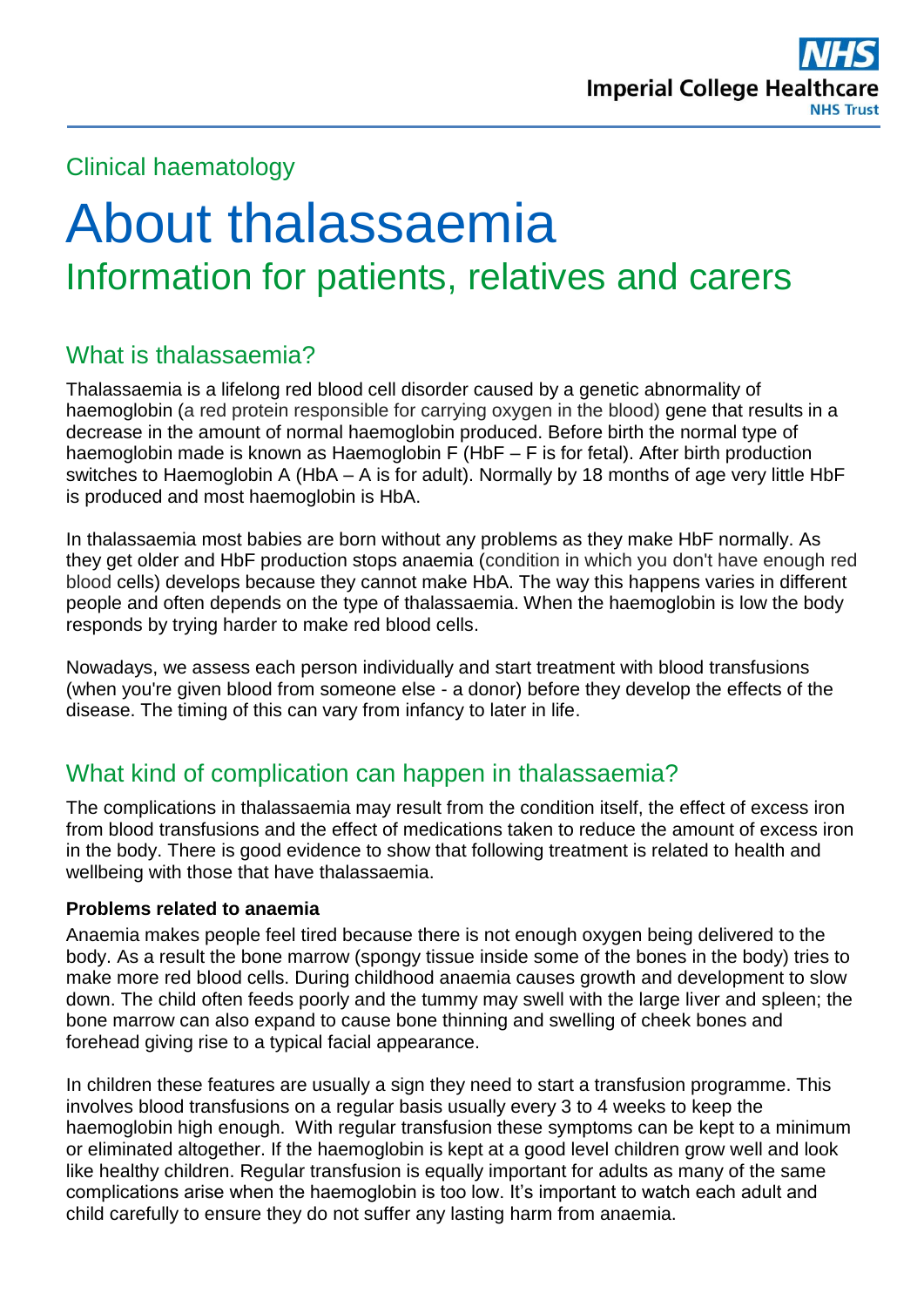#### **Problems related to transfusion**

Blood transfusion is lifesaving in thalassaemia patients. Red blood cells contain iron which is an essential component of haemoglobin. There is no natural way to get rid of iron from the body so every time a transfusion is given more iron accumulates. Too much iron (iron overload) is harmful so drugs are prescribed to get rid of the extra iron and prevent this from building up. These drugs are called chelators and treatment with them is known as chelation.

In the past before chelators first became available in the 1970s patients often developed serious complications from iron overload and died as a result. The harmful iron would deposit around the body in vital organs such as the heart, pancreas and hormone-producing glands resulting in serious problems, such as diabetes, failure to grow and go through puberty, infertility, an underactive thyroid gland and liver disease. Heart disease is the most dangerous of these complications. People with thalassaemia who do not have access to chelation treatment, for example, in developing countries this is the most common cause of death. All of these problems are avoidable with good chelation therapy.

Some thalassaemia patients may need transfusions at times of infection or illness and during pregnancy iron can accumulate and over time cause the same problems. Some thalassaemia patients can become iron overloaded due to the body absorbing too much iron from food. We monitor all patients for signs of iron overload using a variety of tests.

#### **Infection**

People with too much iron in their body respond poorly to infection. They can become very sick very quickly and may get unusual types of infections. It can be particularly difficult to fight infections if iron has built up in the heart.

#### **Other problems**

These don't affect everyone. They tend to be more common as people get older:

- enlargement of the spleen
- bone thinning
- infertility
- side effects of chelation
- gallstones
- kidney stones
- extramedullary haemopoiesis this is when bone marrow grows outside of the bone. This can be a particular problem if it becomes big or presses on something important like a nerve

# **Treatment**

The aim of the care we provide for thalassaemia is to keep you out of hospital and ensure you lead as healthy and normal a life as possible. Regular review in the red cell clinic to identify and treat any problems at an early stage is essential. You may also need to see other specialists in endocrinology (for bones and hormone balance), cardiology (for the heart) and hepatology (for the liver).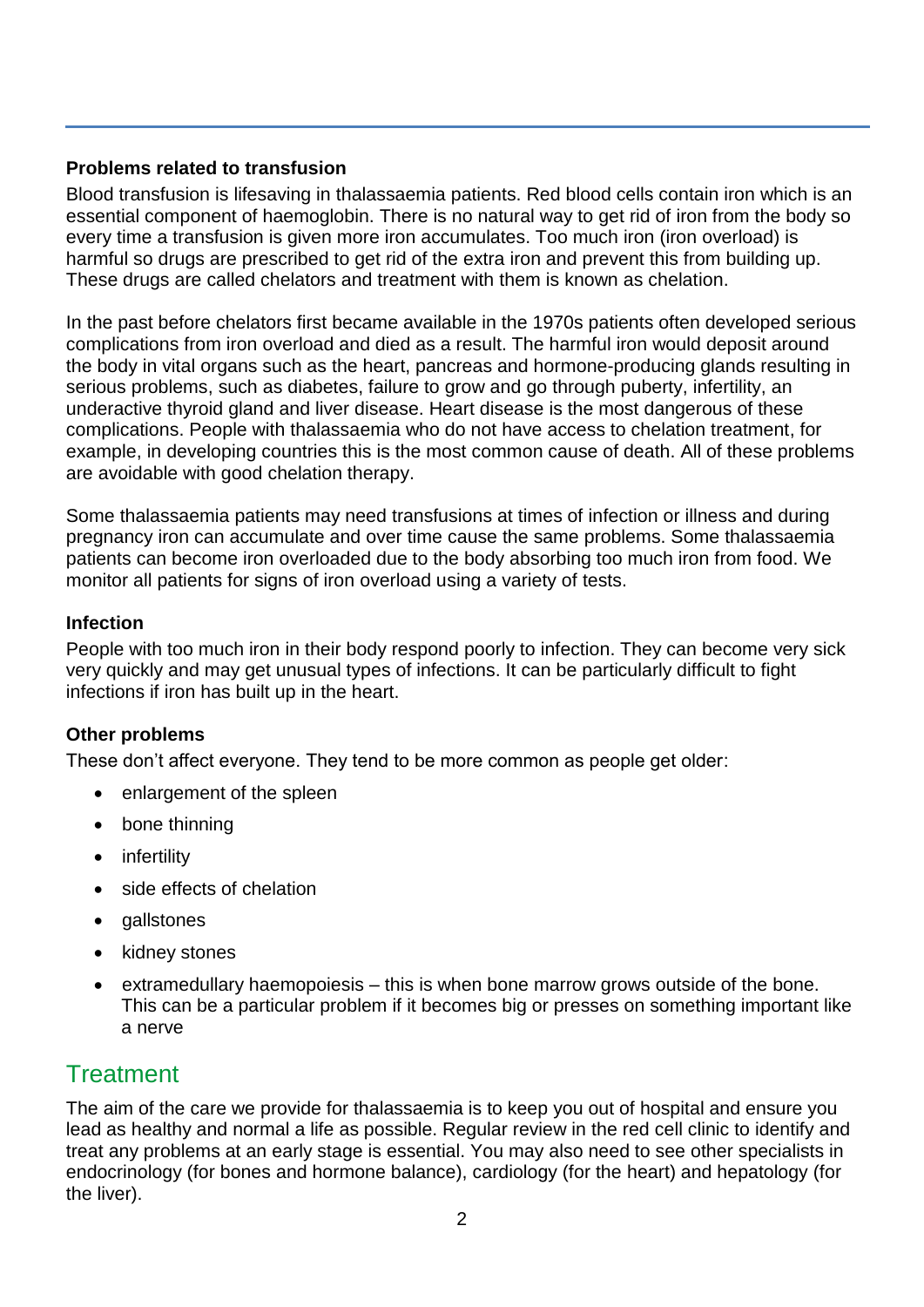Blood transfusions are given in the day care unit which is on the ground floor of the Garry Weston centre and runs from **08.00 to 20.30 Monday to Sunday**. You will need to have a special blood test two days before your transfusion. Both appointments will need to be booked in advance.

An MRI (magnetic resonance imaging) scan of your heart and liver are taken at 6 or 12 monthly intervals to monitor the levels of iron there. This will allow your doctor to determine the correct dose of iron chelators you need to remove the iron efficiently.

For some patients an alternative to transfusion is the drug hydroxycarbamide (also known as hydroxyurea) - if you would like more information on this drug please ask your nurse. This works best in people with less severe forms of thalassaemia who continue to produce HbF.

## What is an emergency?

If you have any of the symptoms listed below or are very unwell and need to been seen straight away you should go immediately to A&E:

- fever a temperature of  $38^{\circ}$ C or above, chills
- diarrhoea or vomiting
- abdominal pain
- feeling very unwell
- palpitations
- new weakness

#### Where to go in an emergency

- If you have a non-urgent medical problem or a medical problem unrelated to your thalassaemia e.g. a rash, a twisted ankle then it is appropriate for you to see your GP or go to your local A&E. They can always discuss your case with us
- If you have a non-urgent problem related to your thalassaemia then you can ask for your outpatient appointment to be brought forward. Your clinical nurse specialist (CNS) can arrange this
- If you are unwell then you should call the CNS or out of hours red cell registrar via the hospital switchboard for advice. This may be to attend the day care unit, see your GP, go to A&E or bring forward your clinic appointment
- Note: if you have an infectious illness e.g. diarrhoea (runny poo), vomiting, chicken pox etc. **do not** visit the clinic or the day care unit directly. Please contact the CNS or red cell registrar who will make arrangements for you to be reviewed elsewhere.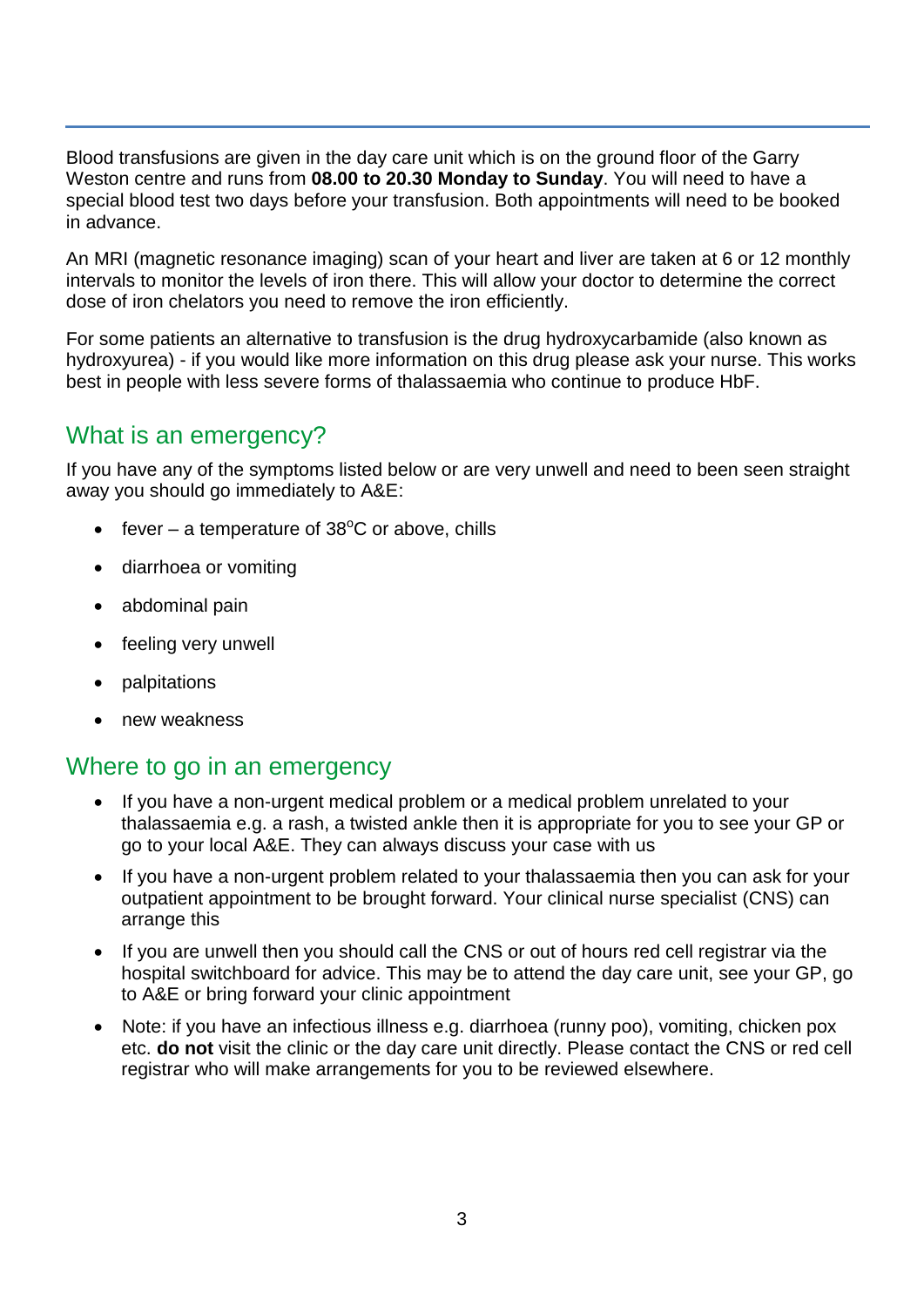# Genetic testing

Thalassaemia is an inherited condition. It most often arises when a child inherits an affected gene from both parents who are carriers (trait). In this situation the probability of having a child affected by thalassaemia is 1 in 4 (25 per cent) in every pregnancy. If one parent has the disease the risk is greater – 1 in 2 (50 per cent). If a child inherits a thalassaemia gene from one parent and a sickle gene from the other this results in a type of sickle cell disease. For more information you can also read the leaflet '*About sickle cell disease'*.

The genetics of thalassaemia are complicated and you can discuss or ask any questions about this when you attend the red cell clinic. If you are planning to start a family you should arrange for your partner to be tested before you get pregnant if they do not know whether they are a carrier. If this shows you are at risk of having an affected child the option of prenatal diagnosis will be discussed. If you choose to have this please tell us immediately if you or your partner becomes pregnant.

#### Obstetric care

It is important that you receive the best care during your pregnancy as early as possible. You and your baby will be followed-up and regularly monitored in the joint obstetric/haematology clinic.

Women with a history of cardiac complications and iron overload are at particular risk. If you plan to become pregnant we recommend that you are seen for assessment by a consultant cardiologist before conception. You may need to see other specialists before conceiving to prepare you for pregnancy.

## How can I stay well?

- If you need regular blood transfusions schedule these so that your Hb is kept above 9.5g/dl
- Take your chelation therapy
- Make sure infections are treated quickly
- Maintain a good balance of nutrition and activity
- Ensure your vaccinations are up-to-date
- Avoid smoking
- Continue your folic acid (5mg) once a day
- Take penicillin twice a day for life if your spleen has been removed
- Ensure you keep your clinic appointments so that we can review your health and monitor you for complications of thalassaemia. This is a requirement stipulated in the national standards produced by the UK Thalassaemia Society in conjunction with the Department of Health. These appointments are usually every 3 to 12 months if you are well but may need to be more frequent in you develop health problems
- If your appointment is not convenient, please change it. We understand that you have busy lives with other commitments and will accommodate this wherever possible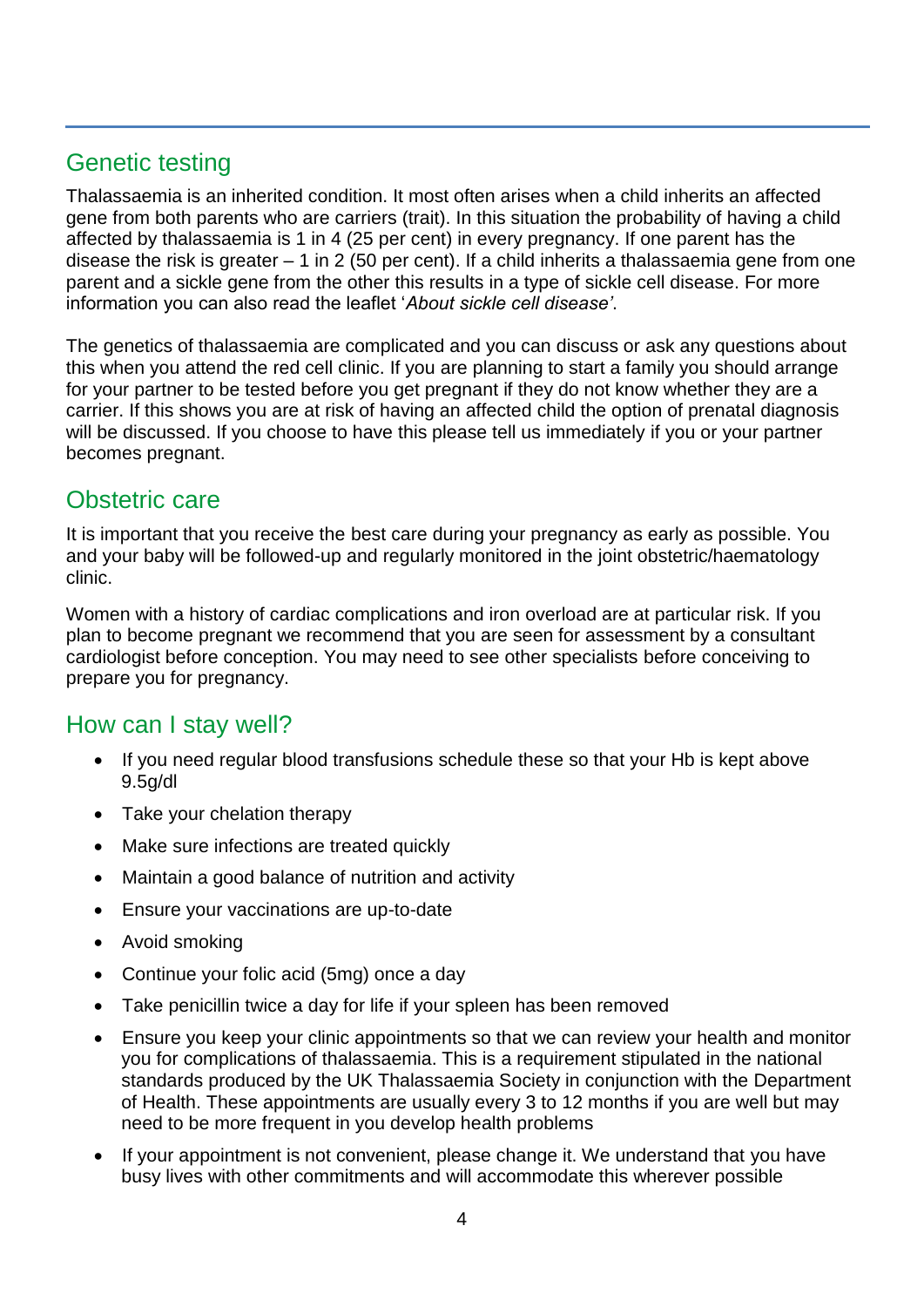## Vaccination advice

Make sure you are up-to-date with routine immunisations and hepatitis B vaccine.

Check any necessary travel vaccines and arrange these through your GP practice or a travel clinic at least six weeks in advance. If you are visiting an area that requires yellow fever vaccination and are currently taking the drug hydroxycarbamide please discuss this with your hospital specialist as it may not be recommended.

If you have thalassaemia and have had your spleen removed, check you have received the following vaccines:

- pneumovax (given every 5 years)
- haemophilus Influenzae type B
- meningococcal C
- meningococcal ACWY conjugate
- hepatitis B
- influenza (given by your GP in the autumn or winter months every year)

#### Travel advice

- **Malaria:** It is vitally important to take effective precautions if you travel to or stop over in a country where malaria occurs. Your GP or hospital specialist can advise on the choice of antimalarial medication. Thalassaemia does not protect you from malaria. You should take the relevant anti-malarial tablets prescribed to the country/area in which you are going to stay
- **Diarrhoea:** Diarrhoea is common among travellers abroad. If you have thalassaemia this can cause dehydration which can cause you to become unwell. To prevent this it is advisable to carry a supply of oral rehydration salt sachets which can be purchased from your local pharmacy. If you develop a fever or notice blood in the stools you should seek immediate medical advice
- **Other infections:** Get treatment urgently for any bites (especially dog) as these can lead to serious infections. Any bites should be kept clean and seek medical advice if there are any signs of fever or infection. Ensure you use insect repellent containing DEET, wear protective clothing and use mosquito nets.
- **When flying (especially for 6 hours or more) make sure that you:** 
	- o keep mobile, warm and well hydrated throughout the flight
	- o drink plenty of fluid, preferably water, avoid alcohol as drinking it could result in dehydration
	- o carry warm clothing or use a blanket to prevent chilling the cabin temperature is often cold